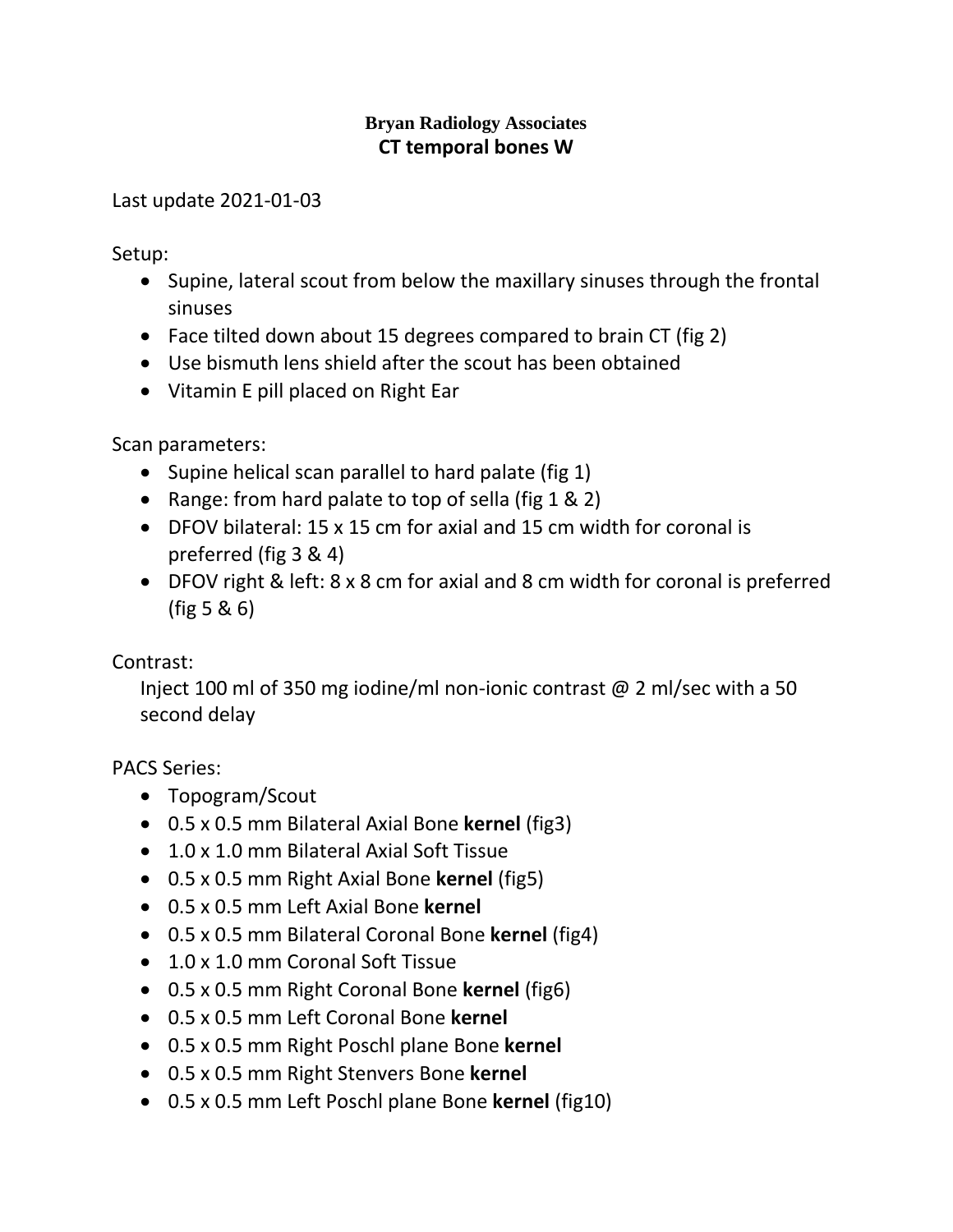## 0.5 x 0.5 mm Left Stenvers plane Bone **kernel** (fig11)

(0.5 mm: use closest available sub-centimeter available on machine, 0.4 mm – 0.75 mm) (1.0 mm: if not available, use 1.25 mm)

Caution: For some reason, the default setting for most CT scanner software, is for all coronal and oblique reformats to have slice thickness and/or gap to be about 2 mm. So double check the slice thickness and gap on each reformat when first setting up a temporal bone CT !



Fig 1: hard palate and top of sella (anterior clinoid processes)

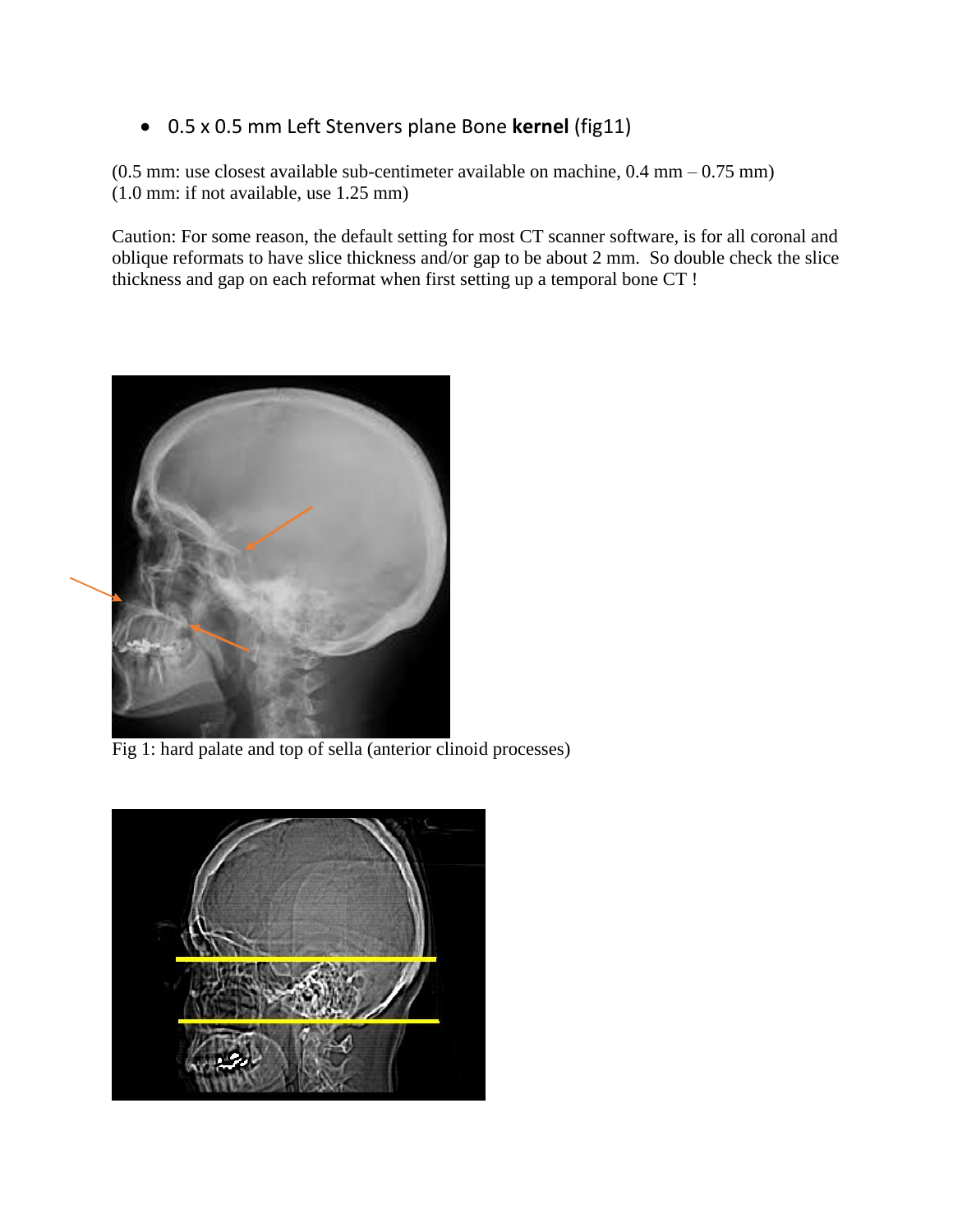## Fig 2 (source: ARA)



Fig 3 Axial bilateral bone kernel (source: Nam)



Fig 4 Coronal bilateral bone kernel (source: Nam)



Fig 5 Right axial bone kernel (source: Nam)



Fig 6 Right coronal bone kernel (source: Nam)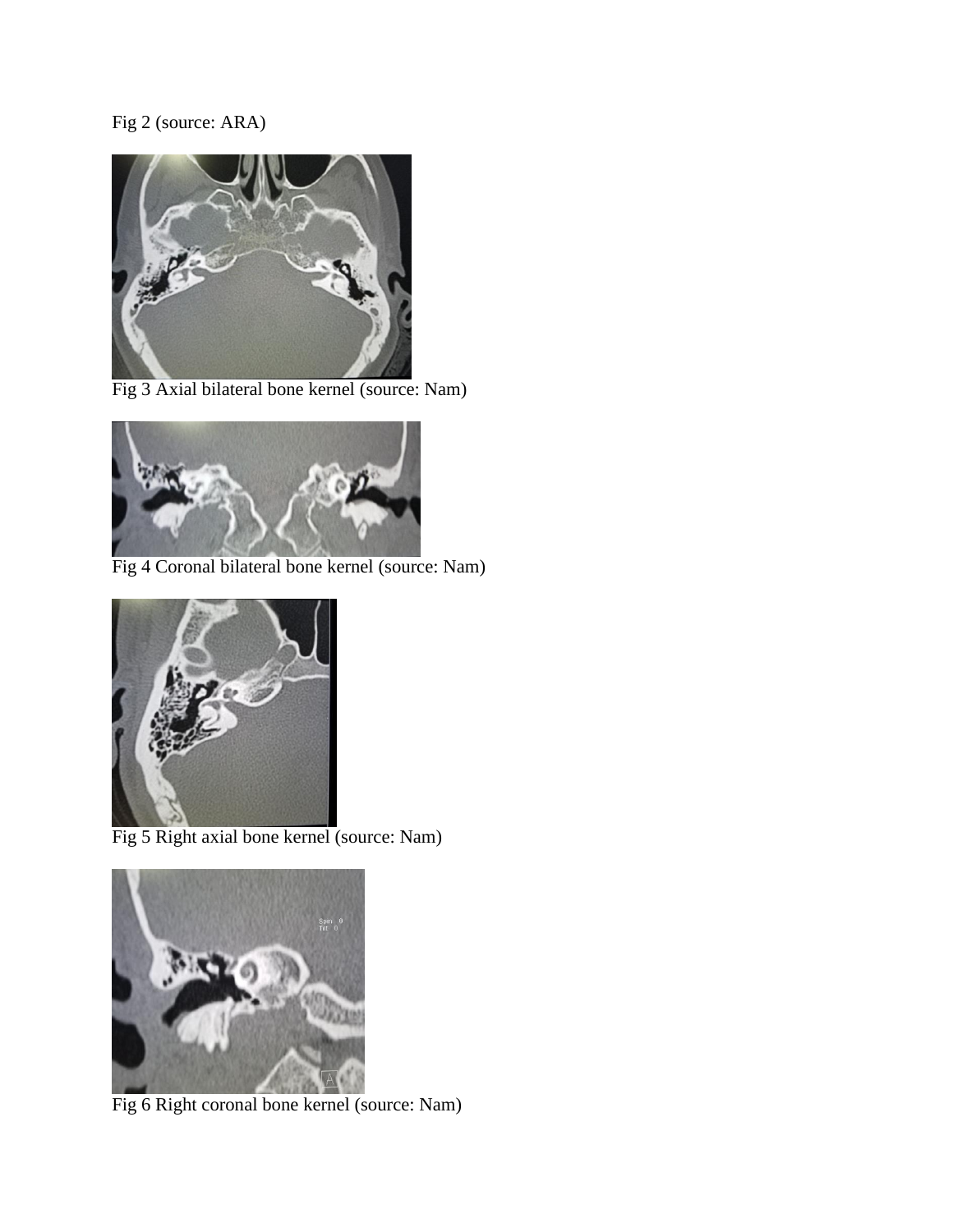

Fig 7 & 8: superior semicircular canal "snake eyes" and "short line" (source: Nam)



Fig 9: Poschl plane: parallel to superior semicircular canal (orange lines). Stenvers plane: perpendicular to superior semicircular canal (black lines).

Poschl plane images: fig 7-10

- 1) Identify superior semicircular canal on axial images (snake eyes or short line).
- 2) Draw a line connecting the 2 dots of snake eyes or along short line.
- 3) Reformat images along the plane of that line in covering a rectangle as in fig  $9 < 10$ .

Stenvers plane images: fig 7-9, & 11)

- 1) Draw a line perpendicular to Poschl plane (perpendicular to snake eyes or short line)
- 2) Reformat images along the plane of that line in covering a rectangle as in fig  $9 < 11$ .